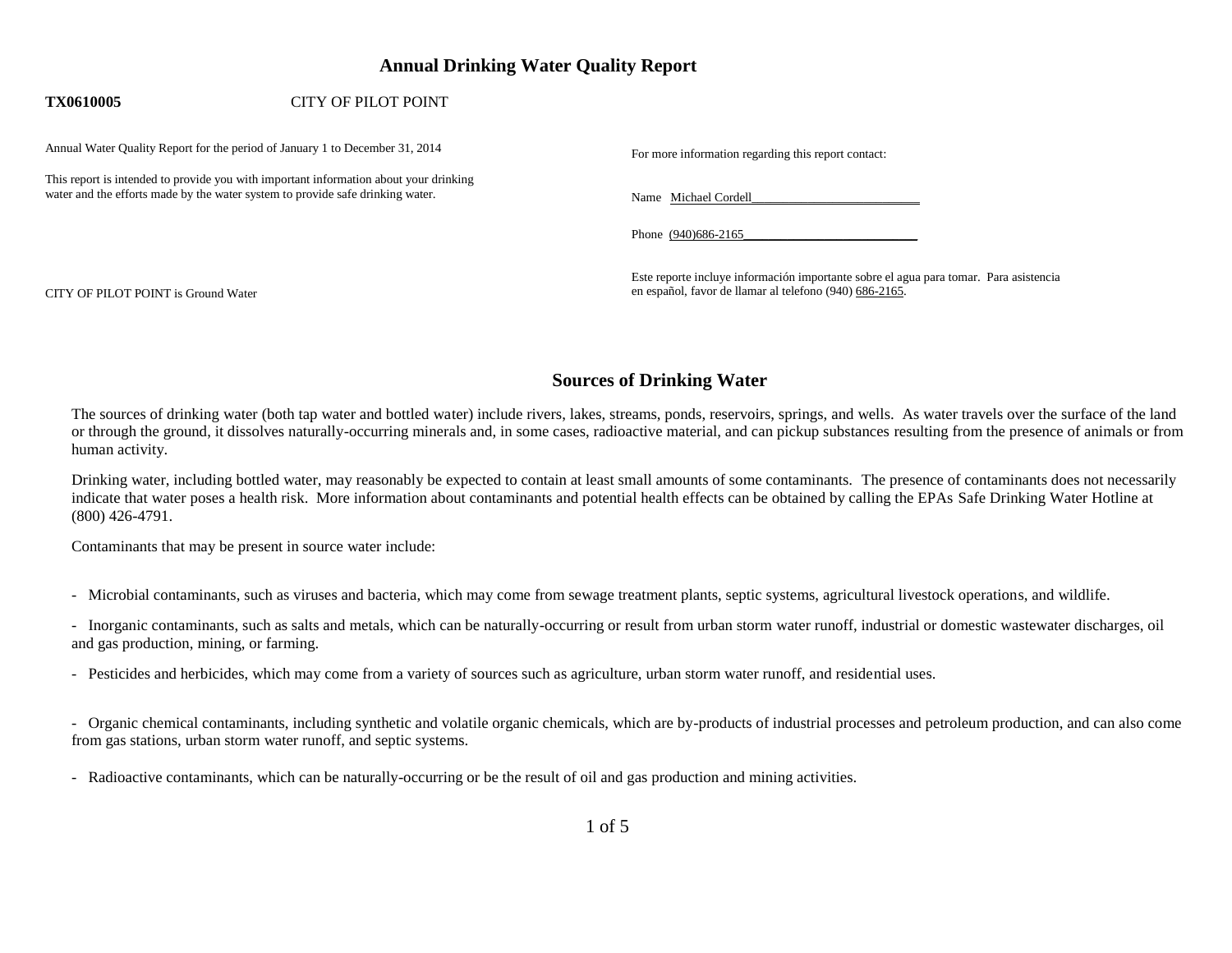In order to ensure that tap water is safe to drink, EPA prescribes regulations which limit the amount of certain contaminants in water provided by public water systems. FDA regulations establish limits for contaminants in bottled water which must provide the same protection for public health.

Contaminants may be found in drinking water that may cause taste, color, or odor problems. These types of problems are not necessarily causes for health concerns. For more information on taste, odor, or color of drinking water, please contact the system's business office.

You may be more vulnerable than the general population to certain microbial contaminants, such as Cryptosporidium, in drinking water. Infants, some elderly, or immunocompromised persons such as those undergoing chemotherapy for cancer; persons who have undergone organ transplants; those who are undergoing treatment with steroids; and people with HIV/AIDS or other immune system disorders, can be particularly at risk from infections. You should seek advice about drinking water from your physician or health care providers Additional guidelines on appropriate means to lessen the risk of infection by Cryptosporidium are available from the Safe Drinking Water Hotline (800-426-4791).

If present, elevated levels of lead can cause serious health problems, especially for pregnant women and young children. Lead in drinking water is primarily from materials and components associated with service lines and home plumbing. We are responsible for providing high quality drinking water, but we cannot control the variety of materials used in plumbing components. When your water has been sitting for several hours, you can minimize the potential for lead exposure by flushing your tap for 30 seconds to 2 minutes before using water for drinking or cooking. If you are concerned about lead in your water, you may wish to have your water tested. Information on lead in drinking water, testing methods, and steps you can take to minimize exposure is available from the Safe Drinking Water Hotline or at http://www.epa.gov/safewater/lead.

#### **Information about Source Water Assessments**

A Source Water Susceptibility Assessment for your drinking water source(s) is currently being updated by the Texas Commission on Environmental Quality. This information describes the susceptibility and types of constituents that may come into contact with your drinking water source based on human activities and natural conditions. The information contained in the assessment allows us to focus source water protection strategies.

For more information about your sources of water, please refer to the Source Water Assessment Viewer available at the following URL: http://gis3.tceq.state.tx.us/swav/Controller/index.jsp?wtrsrc=

Further details about sources and source-water assessments are available in Drinking Water Watch at the following URL: http://dww.tceq.texas.gov/DWW

| Source Water Name   | Type of Water | <b>Report Status</b> | Location               |
|---------------------|---------------|----------------------|------------------------|
| 231 S MASSEY RD     | GW            | $\mathbf{A}_{-}$     | <b>TRINITY AQUIFER</b> |
| <b>BURKS ST</b>     | GW            | <b>A</b>             | <b>TRINITY AQUIFER</b> |
| <b>DIVISION ST</b>  | <b>GW</b>     | A.                   | <b>TRINITY AQUIFER</b> |
| <b>HARRISON ST</b>  | <b>GW</b>     | A                    | <b>TRINITY AQUIFER</b> |
| <b>NORTHSIDE DR</b> | GW            | A                    | <b>TRINITY AQUIFER</b> |
| <b>MONTAGUE ST</b>  | <b>GW</b>     | А                    | <b>TRINITY AQUIFER</b> |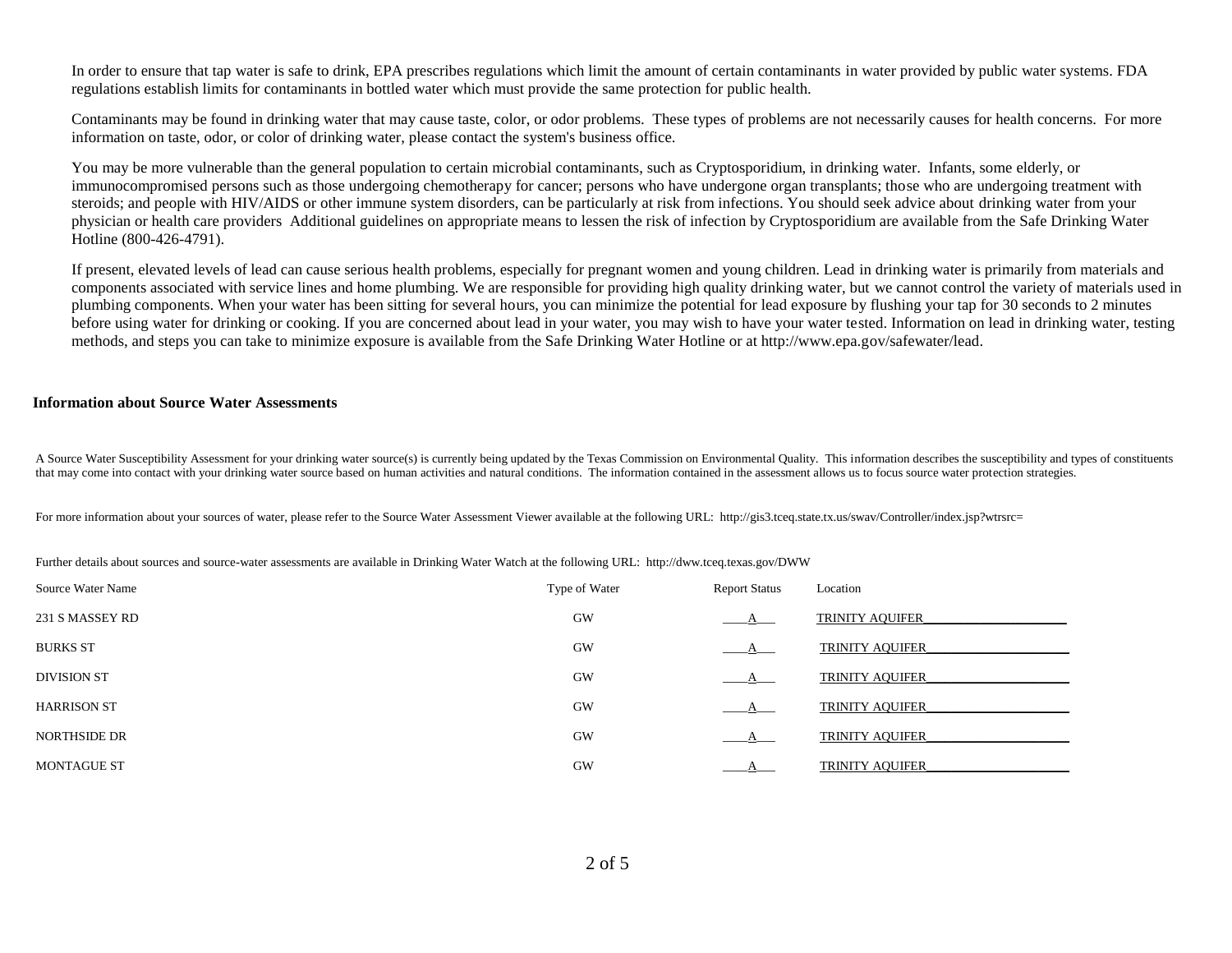### **Lead and Copper**

Definitions:

Action Level Goal (ALG): The level of a contaminant in drinking water below which there is no known or expected risk to health. ALGs allow for a margin of safety. Action Level: The concentration of a contaminant which, if exceeded, triggers treatment or other requirements which a water system must follow.

| <b>Lead and Copper</b> | Date Sampled | MCLG | Action Level (AL) | 90th Percentile | # Sites Over AL | Units | Violation | Likely Source of Contamination                                                                                |
|------------------------|--------------|------|-------------------|-----------------|-----------------|-------|-----------|---------------------------------------------------------------------------------------------------------------|
| <b>Copper</b>          | 2014         | 1.3  |                   | 0.082           |                 | ppm   |           | Erosion of natural deposits; Leaching from wood<br>preservatives; Corrosion of household plumbing<br>systems. |
| Lead                   | 2014         |      |                   | 1. J            |                 | ppb   |           | Corrosion of household plumbing systems; Erosion<br>of natural deposits.                                      |

### **Water Quality Test Results**

| Definitions:                                       | The following tables contain scientific terms and measures, some of which may require explanation.                                                                                                        |  |  |  |  |
|----------------------------------------------------|-----------------------------------------------------------------------------------------------------------------------------------------------------------------------------------------------------------|--|--|--|--|
| Avg:                                               | Regulatory compliance with some MCLs are based on running annual average of monthly samples.                                                                                                              |  |  |  |  |
| Maximum Contaminant Level or MCL:                  | The highest level of a contaminant that is allowed in drinking water. MCLs are set as close to the MCLGs as feasible using the best available treatment technology.                                       |  |  |  |  |
| Maximum Contaminant Level Goal or MCLG:            | The level of a contaminant in drinking water below which there is no known or expected risk to health. MCLGs allow for a margin of safety.                                                                |  |  |  |  |
| Maximum residual disinfectant level or MRDL:       | The highest level of a disinfectant allowed in drinking water. There is convincing evidence that addition of a disinfectant is necessary for control of microbial<br>contaminants.                        |  |  |  |  |
| Maximum residual disinfectant level goal or MRDLG: | The level of a drinking water disinfectant below which there is no known or expected risk to health. MRDLGs do not reflect the benefits of the use of disinfectants to<br>control microbial contaminants. |  |  |  |  |
| MFL                                                | million fibers per liter (a measure of asbestos)                                                                                                                                                          |  |  |  |  |
| na:                                                | not applicable.                                                                                                                                                                                           |  |  |  |  |
| <b>NTU</b>                                         | nephelometric turbidity units (a measure of turbidity)                                                                                                                                                    |  |  |  |  |
| pCi/L                                              | picocuries per liter (a measure of radioactivity)                                                                                                                                                         |  |  |  |  |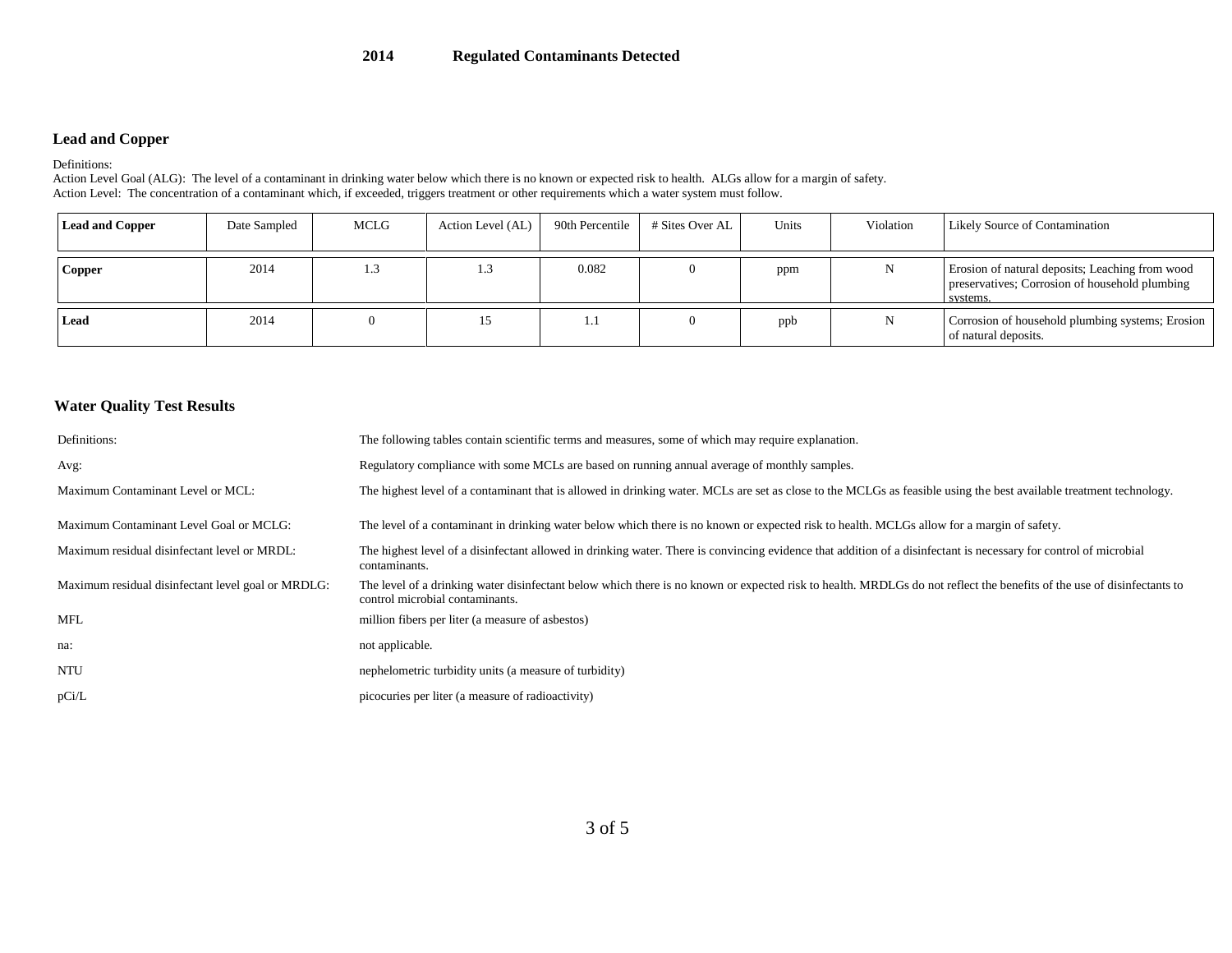### **Water Quality Test Results**

ppb: micrograms per liter or parts per billion - or one ounce in 7,350,000 gallons of water. ppm: milligrams per liter or parts per million - or one ounce in 7,350 gallons of water. ppt parts per trillion, or nanograms per liter (ng/L) ppq parts per quadrillion, or picograms per liter (pg/L)

#### **Regulated Contaminants**

| <b>Disinfectants and Disinfection</b><br><b>By-Products</b> | <b>Collection Date</b> | <b>Highest Level</b><br>Detected | Range of Levels<br>Detected | <b>MCLG</b>              | <b>MCL</b> | Units | Violation   | Likely Source of Contamination                                                                                                   |
|-------------------------------------------------------------|------------------------|----------------------------------|-----------------------------|--------------------------|------------|-------|-------------|----------------------------------------------------------------------------------------------------------------------------------|
| <b>Total Trihalomethanes</b><br>(TTHM)                      | 2014                   | 14                               | $13.9 - 13.9$               | No goal for the<br>total | 80         | ppb   | $\mathbf N$ | By-product of drinking water disinfection.                                                                                       |
| <b>Inorganic Contaminants</b>                               | <b>Collection Date</b> | <b>Highest Level</b><br>Detected | Range of Levels<br>Detected | <b>MCLG</b>              | <b>MCL</b> | Units | Violation   | Likely Source of Contamination                                                                                                   |
| <b>Barium</b>                                               | 05/02/2013             | 0.00843                          | $0.00843 - 0.00843$         | 2                        | 2          | ppm   | N           | Discharge of drilling wastes; Discharge from metal<br>refineries; Erosion of natural deposits.                                   |
| Chromium                                                    | 05/02/2013             | 6.31                             | $6.31 - 6.31$               | 100                      | 100        | ppb   | N           | Discharge from steel and pulp mills; Erosion of<br>natural deposits.                                                             |
| Cyanide                                                     | 2014                   | 14.1                             | $0 - 14.1$                  | 200                      | 200        | ppb   | N           | Discharge from plastic and fertilizer factories;<br>Discharge from steel/metal factories.                                        |
| <b>Fluoride</b>                                             | 2014                   | 0.416                            | $0.173 - 0.416$             | $\overline{4}$           | 4.0        | ppm   | N           | Erosion of natural deposits; Water additive which<br>promotes strong teeth; Discharge from fertilizer and<br>aluminum factories. |
| Nitrate [measured as<br>Nitrogen]                           | 2014                   | 0.102                            | $0.0153 - 0.102$            | 10                       | 10         | ppm   | ${\bf N}$   | Runoff from fertilizer use; Leaching from septic<br>tanks, sewage; Erosion of natural deposits.                                  |
| Selenium                                                    | 05/02/2013             | 1.9                              | $1.9 - 1.9$                 | 50                       | 50         | ppb   | N           | Discharge from petroleum and metal refineries;<br>Erosion of natural deposits; Discharge from mines.                             |
| <b>Radioactive Contaminants</b>                             | <b>Collection Date</b> | <b>Highest Level</b><br>Detected | Range of Levels<br>Detected | <b>MCLG</b>              | <b>MCL</b> | Units | Violation   | Likely Source of Contamination                                                                                                   |
| <b>Combined Radium 226/228</b>                              | 05/02/2013             | 3.5                              | $3.5 - 3.5$                 | $\Omega$                 | 5          | pCi/L | N           | Erosion of natural deposits.                                                                                                     |
| Gross alpha excluding radon<br>and uranium                  | 05/02/2013             | 3.5                              | $3.5 - 3.5$                 | $\overline{0}$           | 15         | pCi/L | $\mathbf N$ | Erosion of natural deposits.                                                                                                     |